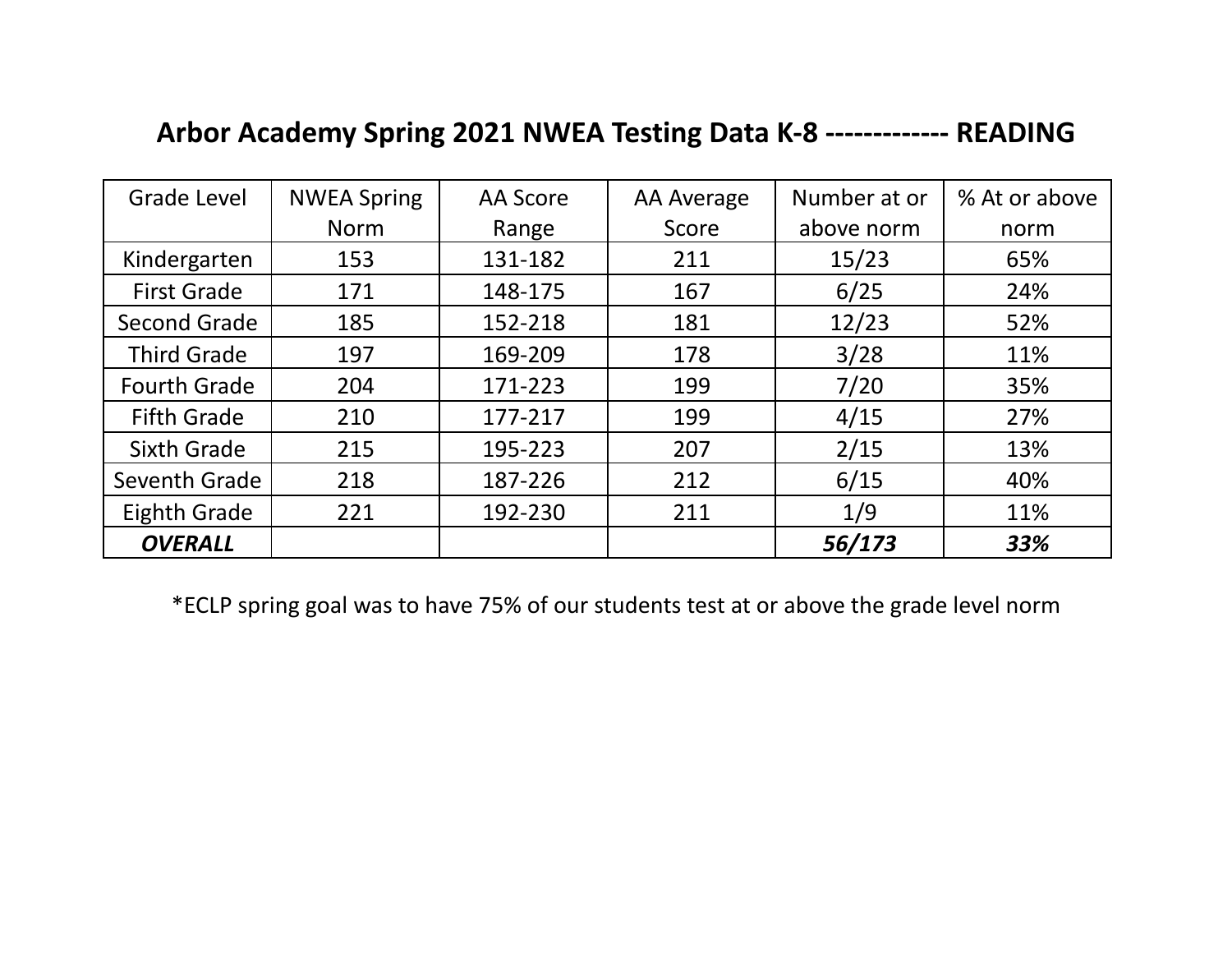## **Arbor Academy Spring 2021 NWEA Testing Data K-8 ------------- Math**

| Grade Level         | <b>NWEA Spring</b> | AA Score | AA Average | Number at or | % At or above |
|---------------------|--------------------|----------|------------|--------------|---------------|
|                     | <b>Norm</b>        | Range    | Score      | above norm   | norm          |
| Kindergarten        | 157                | 128-174  | 221        | 15/23        | 65%           |
| <b>First Grade</b>  | 176                | 150-195  | 171        | 8/25         | 32%           |
| Second Grade        | 189                | 154-215  | 187        | 12/23        | 52%           |
| <b>Third Grade</b>  | 201                | 171-225  | 190        | 5/28         | 18%           |
| <b>Fourth Grade</b> | 210                | 190-238  | 212        | 12/24        | 50%           |
| <b>Fifth Grade</b>  | 218                | 184-223  | 206        | 4/15         | 27%           |
| <b>Sixth Grade</b>  | 222                | 194-232  | 202        | 11/15        | 73%           |
| Seventh Grade       | 226                | 194-243  | 226        | 10/15        | 67%           |
| Eighth Grade        | 230                |          | 220        | 4/10         | 40%           |
| <b>OVERALL</b>      |                    |          |            | 81/178       | 46%           |

\*ECLP spring goal was to have % of our students test at or above the grade level norm